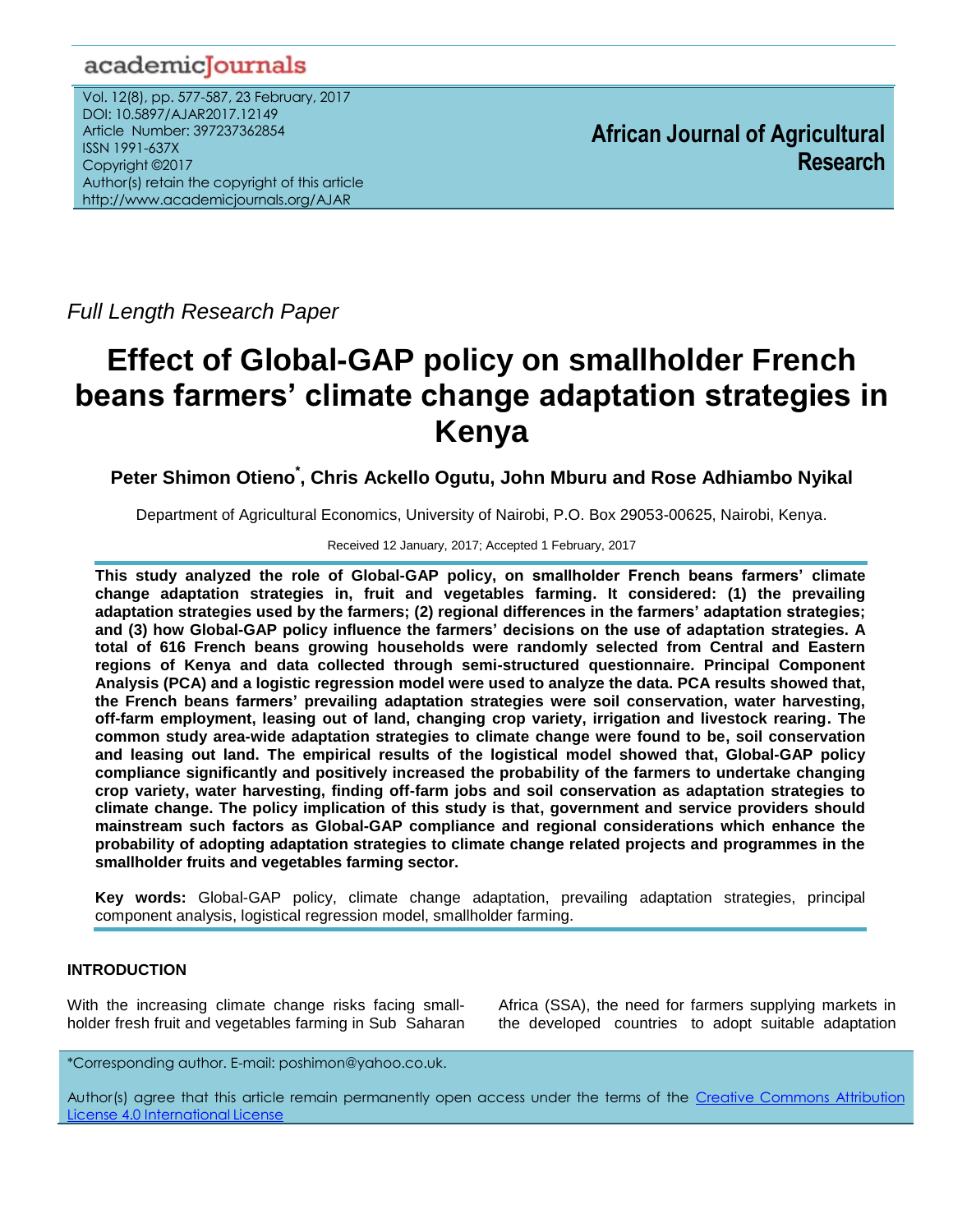strategies is becoming more pronounced (FAO, 2013; IPCC, 2001). Climate change is progressively having negative effect on crop yields in SSA (Niang et al., 2014; Kabubo-Mariara and Karanja, 2007). This, coupled with growing environmental consciousness among consumers in European Union (EU) forming the main market for fresh fruit and vegetables, is already presenting real and potential livelihood consequences to smallholder farmers (Macgregor, 2010; Wangler, 2006).

About 40% of all fresh fruit and vegetables exports into the EU are produced in SSA and this supports the livelihoods of about 1 million people (Legge et al., 2006; World Bank, 2010a). In East Africa, it supports the livelihood of at least a quarter of million people with the fastest growth being registered in chillies, green peppers and French beans (Edward-Jones et al., 2009). Among the fresh vegetables, Kenya is currently the leading exporter of French beans to the EU and is mostly grown by smallholders (Minot and Ngigi, 2004; Mutuku et al., 2004). French beans accounts about 60% of all vegetables and 21% of horticultural exports in Kenya (Okello et al., 2007). About 90% of French beans are produced in smallholdings, ranging between 0.15 to 2 hectares (Odero et al., 2012).

Despite the growing export market demand for French beans, the area under production, volume and value have been declining due to climate related effects. Between 2008 and 2010, the area, volume and value decreased by 37, 39 and 45%, respectively due to prolonged drought experienced in Kenya in the year 2008 to 2009 (HCDA, 2010). This provide an indication that, climate related risks coupled with poor adaptation strategies, might be compounding the livelihood challenges of smallholder French beans farmers in the traditional production areas (Legesse and Drake, 2005; O'Brien et al., 2000). Adoption of suitable adaptation strategies is thus a pre-requisite to supporting majority of smallholder farmers in reducing effects of climate change and changing socioeconomic conditions like, changes in local and export markets (Bryant et al., 2000; Boko et al., 2007; Fussel, 2007).

Over the period, most EU countries providing the market for French beans have enforced regulatory mechanisms aimed at addressing climate change's impacts (Appleton, 2007; MacGregor and Vorley, 2006; Rigby and Brown, 2003). These regulatory measures, coupled with commercial risks have led private buyers in EU to enforce their own private voluntary standards (PVS), pertaining to environmental risks (Bingley, 2008; Jaffee et al., 2005).

Among the PVS, Global-GAP policy has notably gained significance in supporting access to required production management skills and climate change adaptation capacity in Kenya's French beans farming (Amekawa, 2009; Edward-Jones et al., 2009; Government of Kenya, 2010a; Kariuki, 2014; Liu, 2009). At the national level, the

environmental objective of Global-GAP is seen to be consistent with climate action plans, which aims to support initiatives for helping farmers to adopt appropriate climate change adaptation strategies, towards enhancing food security (Government of Kenya, 2010b).

Evidence suggest that, although smallholder farmers are likely to be seriously affected by climate change, only a minority of them have taken advantage of adaptation strategies (Fosu-Mensah et al., 2012). Identification of trends that advocates local climate change adaptation strategies and influencing factors are therefore considered vital in guiding farmers' adaptation decisions (Belliveau et al., 2006; Bryant et al., 2000; Maddison, 2006). A number of factors, among policies and markets, have been identified to define responses of the farmers to climate change shocks (Blengini and Busto, 2009; Bradshaw et al., 2004; Bryant et al., 2000; Nhemachena and Hassan, 2007).

While much has been done on farm-level adaptation strategies, very little focus has been given to the link between Global-GAP policy and prevailing climate change adaptation strategies of smallholder French beans producers. This underlies the growing concern that, unless this link is established, it will be difficult to support increased compliance among developing-country smallholder producers and may lead to reduced market access (Minae et al., 2006). A clear understanding of the role of Global-GAP policy on the decision by smallholder French beans farmers to use certain climate change adaptation strategies is therefore essential in, supporting policy makers and industry service providers in designing suitable strategies in smallholder fresh fruit and vegetables farming (Mabe et al., 2012). The question therefore remains: what is the prevailing climate change adaptation strategies used by French beans farmers; are there regional differences in climate change adaptation strategies; does Global-GAP compliance influence the decisions on specific adaptation strategies used by farmers?

#### **MATERIALS AND METHODS**

The data used in the analysis was collected in Central and Eastern regions of Kenya, which are the leading French beans producing areas in the country. About 90% of the total national French beans output is produced by smallholder farmers in these regions under increasing challenge of climate effects. A higher proportion of French beans farmers in these areas are also complying with Global-GAP policy to enhance their export market access. The integrated farm management practices and technologies promoted under Global-GAP policy in these areas are also assumed to be climate change adaptation related, targeted at reducing vulnerability and improving agricultural production potential (Government of Kenya, 2010b; Amekawa, 2009). The study interviewed a random sample of 616 Global-GAP complying and non-complying farmers using a semi-structured questionnaire.

The number of smallholder French beans farmers interviewed from each region was arrived at using proportionate to size criteria.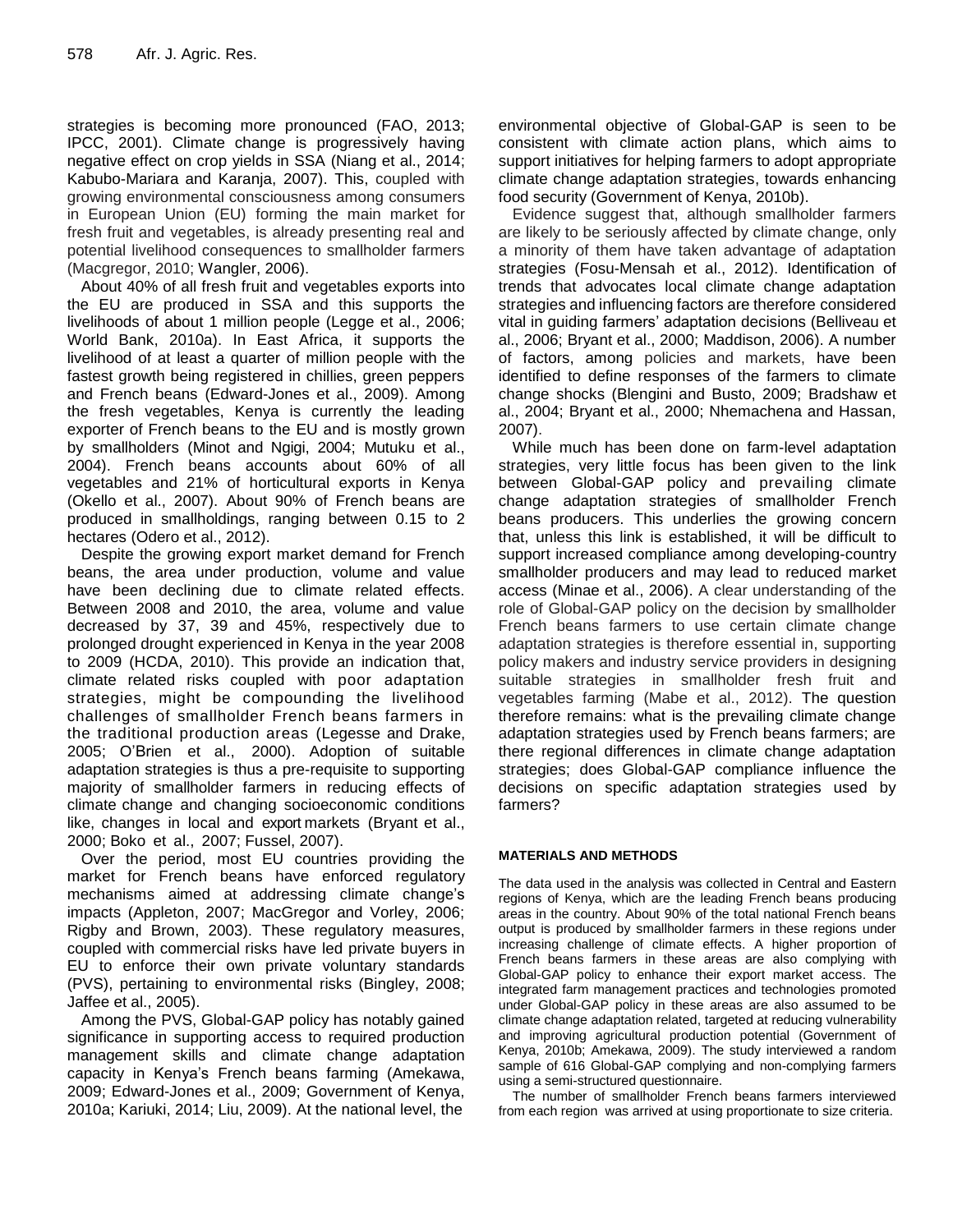Multistage sampling was used to select the counties, sub-counties, wards and the villages from which farmers were selected. Systematic random sampling was used to select farmers to be interviewed in each of the selected region. Only household decision maker/spouse was interviewed. Data collected included information on Global-GAP compliance, weather related risks and adaptation strategies applied by farmers. Factor analysis and logistic regression methods were used to analyze data. Descriptive statistics such as mean and percentages were generated using Statistical Package for Social Scientists (SPSS). Factors affecting adoption of adaptation strategies were analyzed using Limdep software.

#### *Assessment of prevailing climate change adaptation strategies*

The study modelled climate change adaptation in smallholder French beans farming on technology adoption theory since adaptation to climate change in agriculture is mostly through, adoption of appropriate technologies (Gbetibouo, 2009). The models were based on farmers' utility and profit maximizing behaviors. The study identified underlying climate change adaptation strategies, applied by the farmers using factor analysis. This was used to reduce large numbers of observed farmers' variables to fewer underlying dimensions, viewed as a more authentic measure of that factor (Helena et al., 2000; Sarbu and Pop, 2005).

To ensure that all the variability in the observed variables was used, the study applied the principal component analysis (PCA) as the data reduction method during the factor analysis (Lwayo and Obi, 2012). In addition, the study used Likert scale to find out the general clustering of variables for explanatory purposes, under the believe that variable correlation is less than 0.6 (Kim and Mueller, 1987). The principal components were ordered in such a way that, the first component accounted for the largest possible amount of variation in the original variables, the second component accounted for the maximum that was not accounted for by the first and was completely uncorrelated with the first principal component (Rao,1964). The computation of the principal component was as follows:

$$
PC_n = f\left(a_{ni}X_i \dots \dots \dots \dots a_{1k}X_k\right) \tag{1}
$$

Where PC is the component score, n is the total number of PCs, *a* is the component loading, *X* is the measured value of variable, *i* is the component number and *k* is the total number of variables. If the number (n) of principal components is greater than 1, then each principal component is a continuous variable or quantity related to, the products of the values of the constituent variables and their respective weightings or component loading (a). The relationship is an additive and hence the value of the principal component can be obtained by, addition of the products as shown in the equation:

$$
PC_n = f (a_{11}X_1 + a_{12}X_2 + \dots + a_{1k}X_k)
$$
 (2)

Where PC1 is the first principal component,  $a_{1k}$  is the regression coefficient for the kth variable that is the eigenvector of the covariance matrix between the variables, and  $X_k$  the kth variable. Since key climate change adaptation strategies of the farmers were derived from actual observed data, assumption was made in the study that, there was no difference in adaptation strategies used in the two study regions. Further assumption was made, climate change adaptation measures was an "aggregate of indicators", then adaptation strategies of French beans smallholder farmers aggregated region-wide reflected factors that speak to the complex

latent measures used by farmers to adapt to climate change in the two regions. For this purpose, data for all farmers' responses across the region were combined for each region. The farmers gave their responses on the measures adopted for climate change adaptation on the Likert scale of one to three (where 1 = disagree, 2  $=$  unsure/neutral, and  $3 =$  agree).

The adaptation strategies tested include twelve items. The 12 items include: changing crop variety, building a water harvesting scheme, planting shaded trees, irrigating more, changing from crop to livestock, increasing number of livestock, reducing the number of livestock, migrating to another area, finding off-farm jobs, leasing their land, buying insurance and investing in soil conservation techniques. These were reduced using PCA while still reflecting a large proportion of the information contained in the original dataset. The data was screened to ensure no outliers and the minimum amount of data for factor analysis was satisfied for each group with a sample size of 307 for the eastern region farmers and 309 for central region farmers. All the variables analysed satisfied several well-recognized criteria for factorability of correlation. The Kaiser-Meyer-Olkin measure of sampling adequacy considered was above the threshold of 0.5 and any value below 0.5 was considered miserable according to Everitt and Hothorn (2011). The Bartlett's test of sphericity for the two regions was done at 1% level of significance. The varimax rotation which is a form of orthogonal rotation strategy was used since there was no relationship between the components.

#### *Assessment of the influence of Global-GAP policy on farmers' climate change adaptation strategies decisions*

The study assumed that use of identified adaptation strategies was influenced by socio-economic factors among them Global-GAP policy compliance. Other factors deemed to influence adoption of modelled adaptation strategies which were based on literature review and included respondents' socio-economic and institutional factors (Nhemachena and Hassan, 2007). The dependent variable was binary (1 if farmer used identified adaptation strategies, 0 otherwise). The climate change adaptation strategies function for smallholder French beans farmers was specified as:

$$
CCS_i = f(G_i, FE_i, E_i, GGC_i \dots \dots \dots)
$$
\n(3)

Where: CCA = binary (1 if farmer was using adaptation strategy i, 0 otherwise);  $G =$  Gender;  $FE =$  Farming experience;  $E =$  extension and GGC = Global-GAP Compliance. The estimated model was specified as:

$$
CCA = X_i \beta_i + \mu \tag{4}
$$

Where X was a vector of explanatory variables, β was a vector of coefficients and µ was a random variable accounting for unobservable characteristics. Logistic regression model was used to estimate the explanatory variables, influencing the adoption of the identified climate change adaptation strategies by the farmers.

#### *Empirical model for determinants of climate change adaptation*

The dependent variable for the logistic regression equation was, whether a farmer adopted the identified climate change adaptation strategies or not. The explanatory variables for the equations were chosen, based on climate change adaptation literature and data availability. The description and hypothesized signs of the modelled variables are presented in Table 1.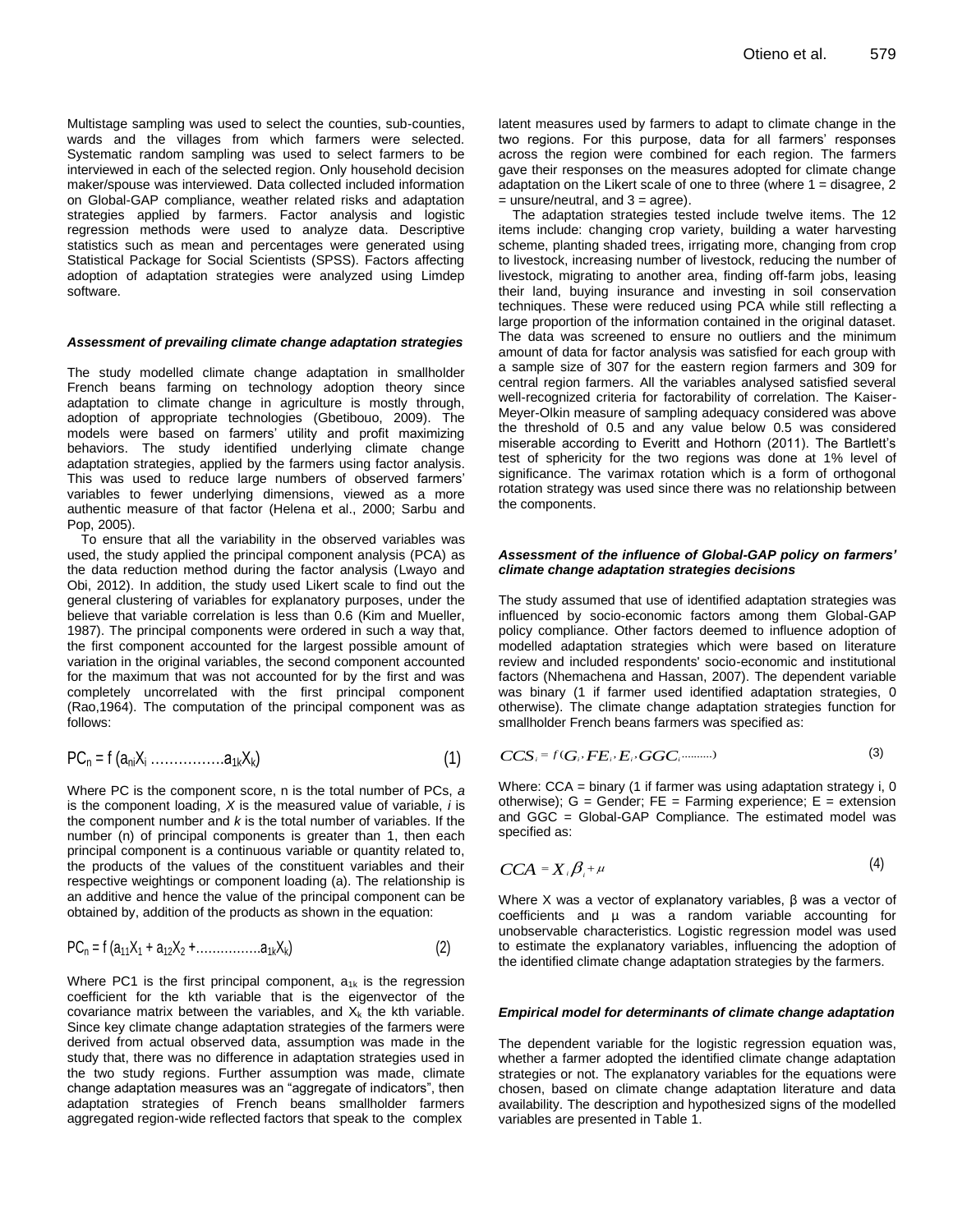**Table 1.** Variables hypothesized to affect decisions on adaptation strategies by farmers in Central and Eastern regions.

| Variable                         | <b>Description</b>                                                   | Value                                            | <b>Expected sign</b> |  |  |  |
|----------------------------------|----------------------------------------------------------------------|--------------------------------------------------|----------------------|--|--|--|
| <b>Household characteristics</b> |                                                                      |                                                  |                      |  |  |  |
| Gender                           | Gender farm household head                                           | 1 if male, 0 otherwise                           | $+$ or $-$           |  |  |  |
| Household size                   | Number of family members of a household                              | Number                                           | $+$ or $-$           |  |  |  |
| Farming experience               | Years of farming experience for household head                       | Number                                           | Positive             |  |  |  |
| Wealth                           | Measured in tropical Livestock Unit index                            | <b>Number</b>                                    | Positive             |  |  |  |
| Farm size                        | Acreage of land put under French beans                               | Hectare                                          | Positive             |  |  |  |
| Soil fertility                   | Farmer's perception on the fertility level of his/her land           | $0 =$ infertile, 1 = fertile, 2 = highly fertile | Positive             |  |  |  |
| Institutional factors            |                                                                      |                                                  |                      |  |  |  |
| Extension                        | If household has access to extension services                        | 1 if accessed, 0 otherwise                       | Positive             |  |  |  |
| Distance to market               | Distance to the nearest market in km                                 | <b>Number</b>                                    | Negative             |  |  |  |
| Weather information              | If household gets information about weather, climate from any source | 1 if accessed, 0 otherwise                       | Positive             |  |  |  |
| Credit                           | If household has access to credit from any sources                   | 1 if accessed, 0 otherwise                       | Positive             |  |  |  |
| Land ownership                   | If land use is owned or rented                                       | 1 if owned, 0 otherwise                          | Positive             |  |  |  |
| Global-GAP compliance            | If complying with Global-GAP policy                                  | Probability of complying with Global-GAP policy  | Positive             |  |  |  |
| Region                           | Region where the farmer is operating from                            | 1 if Central, 0 otherwise                        | Positive             |  |  |  |
| Reduction in rainfall            | Perception on reduction in rainfall                                  | 1 if reduced, 0 otherwise                        | Positive             |  |  |  |
| Increase in temperature          | Perception on increase in temperature                                | 1 if increased, 0 otherwise                      | Negative             |  |  |  |

**Source:** Survey data, 2013.

### **RESULTS AND DISCUSSIONS**

#### **Prevailing climate change adaptation strategies of farmers**

The study results showed that 70% of smallholder French beans farmers interviewed used at least one type of adaptation strategies in response to long term changes in rainfall and temperature. By region, 59% and 79% of farmers interviewed in Central and Eastern regions respectively used at least, one type of adaptation strategies. Factor analysis was undertaken to understand the

specific prevailing climate change adaptation strategies, used by smallholder French beans farmers to reduce the effects of changes in rainfall and temperature. A total of three and one items were eliminated respectively in Central and Eastern regions because they did not contribute to a simple factor structure and failed to meet a minimum criterion of having a primary factor loading of 0.5 or above. All the extracted components in both regions had an eigen values of above 1. The suggested KMO values in the analysis in the two regions were all above 0.6 and Bartlett's test of sphericity, were significant at 1%,

supporting the factorability of correlation matrix.

#### **Adaptation strategies to changes in rainfall**

The study extracted three principal components (PCs) each from responses of farmers in Central and Eastern region on their adaptation strategies, to long term changes in rainfall. The components represented major adaptation strategies used by farmers in the two regions. In Central region, the three extracted PCs contributed about 53% of the variance. Based on the items loadings, the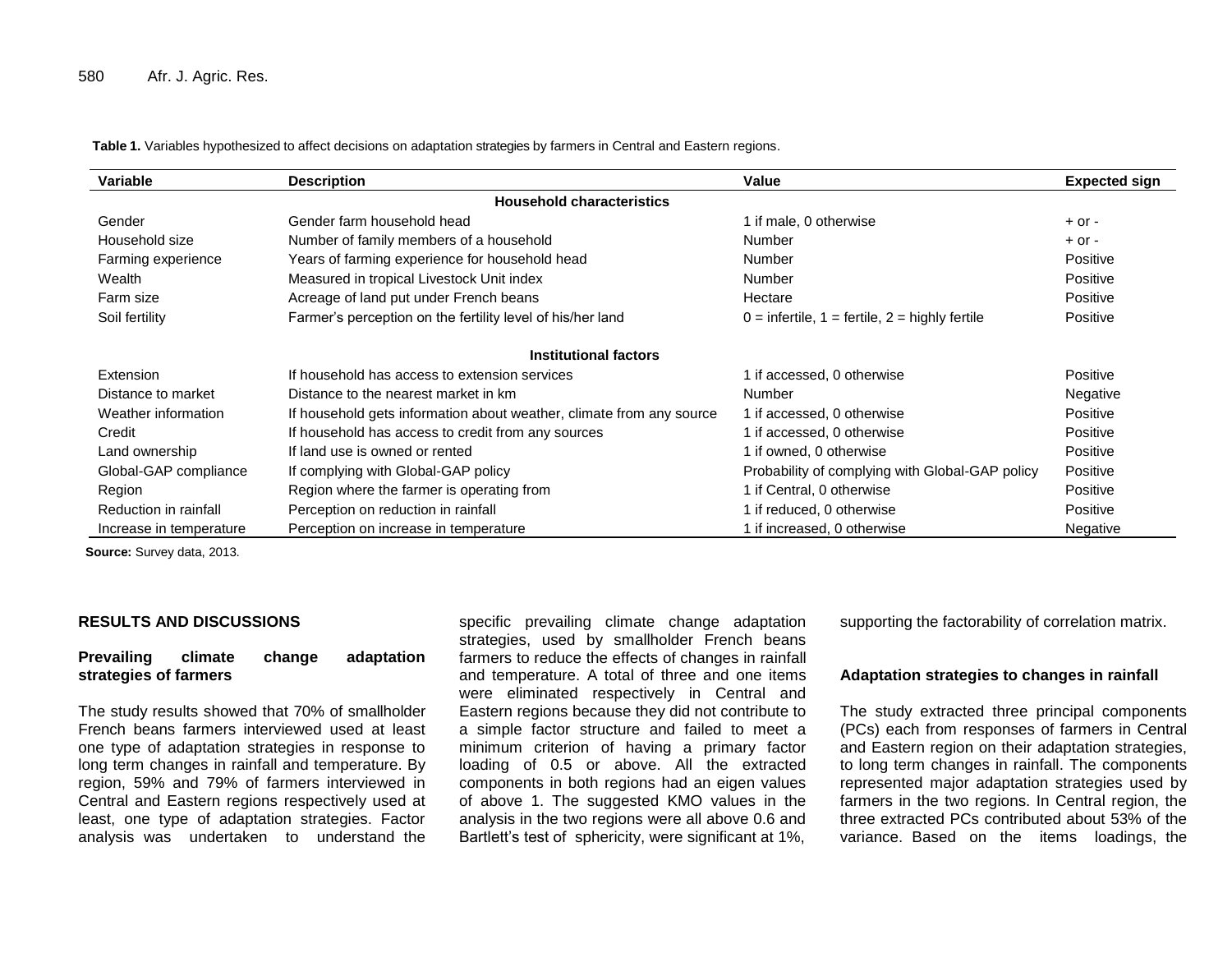| <b>Items</b>                             | <b>Soil Conservation</b> | Leasing out land | <b>Water harvesting</b> | Communality              |
|------------------------------------------|--------------------------|------------------|-------------------------|--------------------------|
| Invested in Soil Conservation techniques | 0.74                     | 0.02             | $-0.04$                 | 0.54                     |
| Planted shaded trees                     | 0.70                     | $-0.07$          | $-0.01$                 | 0.50                     |
| Changed crop variety                     | 0.66                     | 0.03             | 0.47                    | 0.65                     |
| Have found off-farm jobs                 | 0.62                     | 0.21             | $-0.28$                 | 0.51                     |
| Leased their land                        | 0.04                     | 0.80             | 0.12                    | 0.66                     |
| Migrated to another area                 | $-0.04$                  | 0.68             | 0.29                    | 0.55                     |
| Changed from crop to livestock           | 0.07                     | 0.60             | $-0.34$                 | 0.49                     |
| Built a water harvesting scheme          | 0.08                     | 0.07             | 0.71                    | 0.51                     |
| Irrigated more                           | $-0.33$                  | 0.08             | 0.49                    | 0.35                     |
| Eigenvalue (4.76)                        | 2.02                     | 1.55             | 1.19                    | $\blacksquare$           |
| % of variance explained (52.89)          | 22.45                    | 17.20            | 13.23                   | $\overline{\phantom{0}}$ |

**Table 2.** Factor loadings and communality for adaptation strategies to long-term shift in rainfall in Central Region (n = 253).

Kaiser-Meyer-Olkin Measure of Sampling Adequacy, 0.601; Bartlett's Test of Sphericity significant at 1%; method: varimax rotation.

**Table 3.** Factor loadings and communality for adaptation strategies to cope with long-term shift in rainfall in Eastern Region (n = 240).

| <b>Items</b>                             | Leasing out land | Changing crop variety |         | Communality |
|------------------------------------------|------------------|-----------------------|---------|-------------|
| Leased their land                        | 0.90             | 0.19                  | 0.07    | 0.85        |
| Migrated to another area                 | 0.85             | 0.12                  | 0.03    | 0.73        |
| Changed from crop to livestock           | 0.69             | .01                   | $-0.12$ | 0.48        |
| Increased number of livestock            | 0.56             | $0 - 03$              | 0.26    | 0.38        |
| Changed crop variety                     | $-0.05$          | 0.75                  | 0.16    | 0.59        |
| Reduced the number of livestock          | 0.19             | 0.66                  | 0.18    | 0.50        |
| Built a water harvesting scheme          | 0.14             | 0.56                  | 0.11    | 0.35        |
| Invested in Soil Conservation techniques | $-0.02$          | 0.34                  | 0.73    | 0.65        |
| Planted shaded trees                     | $-0.12$          | 0.43                  | 0.61    | 0.56        |
| Have found off-farm jobs                 | 0.19             | 0.16                  | 0.56    | 0.39        |
| Irrigated more                           | $-0.05$          | 0.48                  | $-0.60$ | 0.59        |
| Eigenvalue (6.05)                        | 2.87             | 1.98                  | 1.20    | ۰           |
| % of variance explained (55.02)          | 26.10            | 18.04                 | 10.88   |             |

Kaiser-Meyer-Olkin Measure of Sampling Adequacy, 0.689; Bartlett's Test of Sphericity is significant at 1%; method: varimax rotation.

component factor one was named soil conservation, two leasing out land, and three water harvesting strategies (Table 2).

The proportion of variance accounted for by the component soil conservation was 22%. Farmers were investing in soil conservation techniques to facilitate adaptation to changes in rainfall. They also planted shaded trees, changed crop variety and found off-farm employment, towards addressing effects of changes in rainfall. The second factor leasing out land, explained 17% of the variance. French beans farmers in Central region leased out land, migrated production activity to other areas and changed from crop to livestock as solutions to the recurrent problem of changes in rainfall. The proportion of variance accounted for by the third factor water harvesting was, 13%. Farmers built a water

harvesting scheme in Central region to reduce the effects of challenges occasioned by changes in rainfall.

In Eastern region, three components representing major prevailing climate change adaptation strategies were, extracted from the farmers' responses. These contributed about 55% of the variance. Based on the items loadings, the component factor one was named leasing out of land, two changing crop variety, and three soil conservation strategies (Table 3).

Principal component one, leasing out of land, explained 26% of the variance. Under this strategy farmers were respectively leasing out their land, migrating production activity to other areas, changing crop variety and increasing number of livestock to cope with the adverse effects. Principal component two, changing of crop variety contributed 18% of the variance. Through this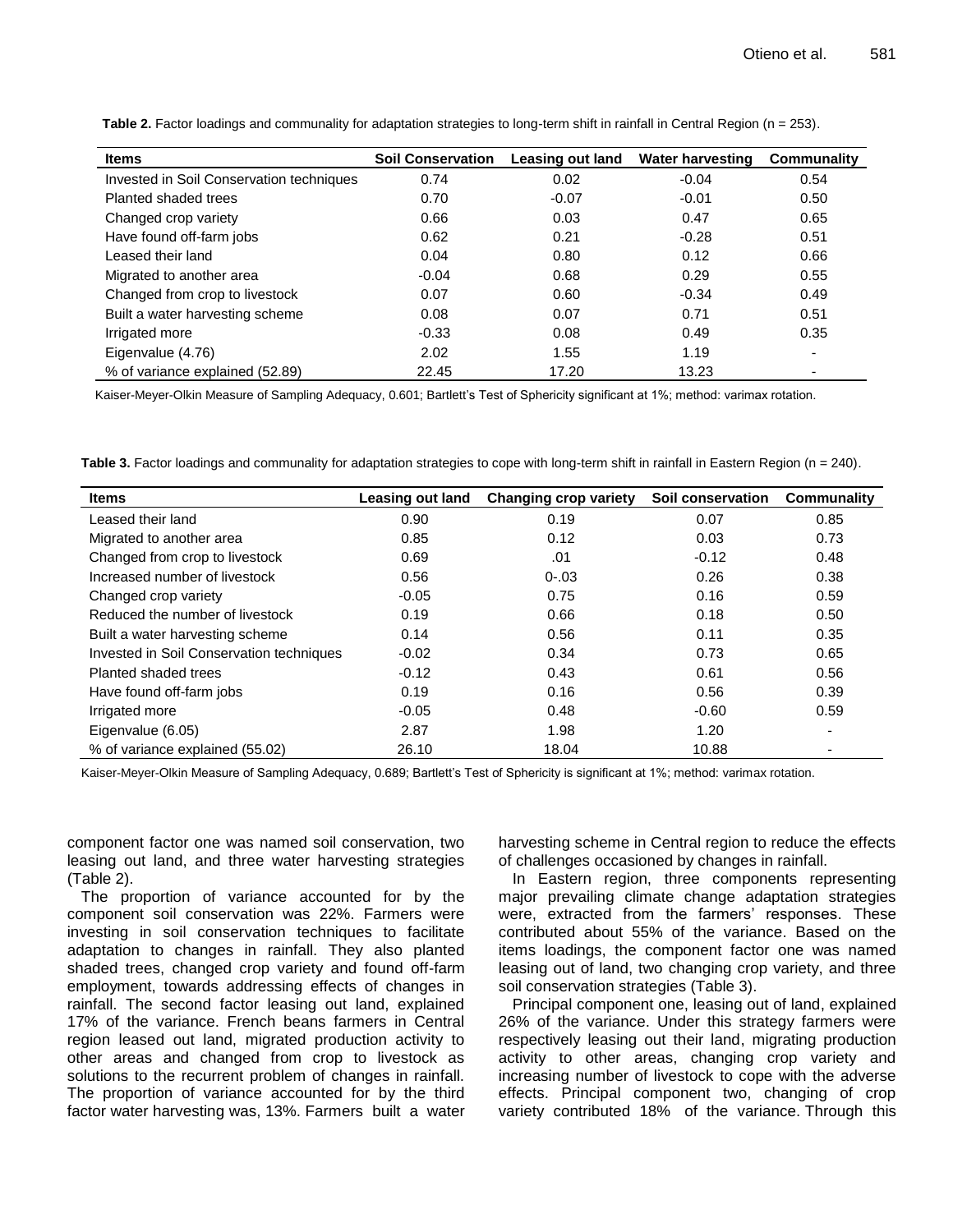| <b>Items</b>                             | Off-farm Jobs | <b>Water harvesting</b> | Leasing out land | Communality |  |
|------------------------------------------|---------------|-------------------------|------------------|-------------|--|
| Have found off-farm jobs                 | 0.75          | 0.03                    | 0.08             | 0.57        |  |
| Reduced the number of livestock          | 0.65          | $-0.03$                 | 0.11             | 0.43        |  |
| Planted shaded trees                     | 0.63          | 0.24                    | 0.05             | 0.46        |  |
| Invested in Soil Conservation techniques | 0.61          | 0.31                    | $-0.05$          | 0.47        |  |
| Built a water harvesting scheme          | $-0.14$       | 0.74                    | 0.04             | 0.56        |  |
| Changed crop variety                     | 0.37          | 0.64                    | 0.01             | 0.55        |  |
| Increased number of livestock            | 0.15          | 0.61                    | 0.04             | 0.39        |  |
| Leased their land                        | 0.05          | $-0.04$                 | 0.71             | 0.51        |  |
| Migrated to another area                 | $-0.06$       | 0.13                    | 0.70             | 0.50        |  |
| Changed from crop to livestock           | 0.08          | 0.01                    | 0.51             | 0.26        |  |
| Irrigated more                           | $-0.47$       | 0.34                    | 0.11             | 0.34        |  |
| Eigenvalue (5.05)                        | 2.40          | 1.44                    | 1.21             | ۰           |  |
| % of variance explained (45.90)          | 21.84         | 13.06                   | 11.00            | ۰           |  |

**Table 4.** Factor loadings and communalities on adaptation strategies to cope with long-term shift in temperature in Central Region ( $n = 253$ ).

Kaiser-Meyer-Olkin Measure of Sampling Adequacy, 0.661; Bartlett's Test of Sphericity significant at 1%; method: varimax rotation.

strategy, farmers were changing crop variety by reducing the number of livestock and building water harvesting scheme, to cope with the effect of changes in rainfall. The proportion of the variance explained by principal component three has soil conservation of 11%. The specific items that improved this factor were respectively planting shaded trees and finding off-farm jobs for income.

The study results showed that, soil conservation and leasing out of land were the common climate change adaptation strategies applied by smallholder French beans farmers in both Central and Eastern regions to cope with the effects of changes in rainfall. While water harvesting was more common in central, change of crop variety was more common in Eastern region, as an adaptation strategy to cope with changes in rainfall.

# **Adaptation strategies to changes in temperature**

Regarding responses to changes in temperature, three principal components were extracted in Central and four Eastern regions. These components represented the major adaptation strategies to changes in temperature used by smallholder farmers in the two regions. The extracted principal components in Central region contributed 46% of the variance. Based on the items loadings, the component factor one was named off-farm employment, two water harvesting and leasing out land strategies (Table 4).

The proportion of variance accounted for by the component off-farm jobs was 22%. French beans farmers in Central region sought off-farm jobs, reduced the number of livestock, planted shaded trees and invested in

soil conservation techniques towards coping with the effects of changes in temperature. The second factor water harvesting, contributed 13% of the variances. Under this strategy, farmers built water harvesting schemes, changed crop variety and increased number of livestock kept. The third factor leasing out of land, explained 11% of the variance. Through this strategy farmers leased out their land, migrated production activity to other areas and changed from crop to livestock activity.

In Eastern region, four principal components extracted from the farmers' responses explained 61% of the variation. These components were summarized as soil conservation, irrigation, leasing out land, and livestock rearing (Table 5). The proportion of variance accounted by factor, one soil conservation was 23%. Through soil conservation strategy, farmers invested in soil conservation techniques, planted shaded trees, reduced the number of livestock and found off-farm jobs to cope with the effects of changes in temperature. The second factor irrigation contributed 15% of the variation. The farmers irrigated more changed crop variety and built water harvesting scheme to address the effects of changes in temperature on their French beans production activity. The third factor leasing out land explained 13% of the variation. Under this strategy farmers leased out their land and migrate their production activity to other areas. The fourth factor livestock rearing contributed 10% of the variation. Under this strategy, farmers increased the number of livestock and changed from crop to livestock as means of coping with the effects of changes in temperature in Eastern region.

The study results revealed that the common climate change adaptation strategies used in the two regions in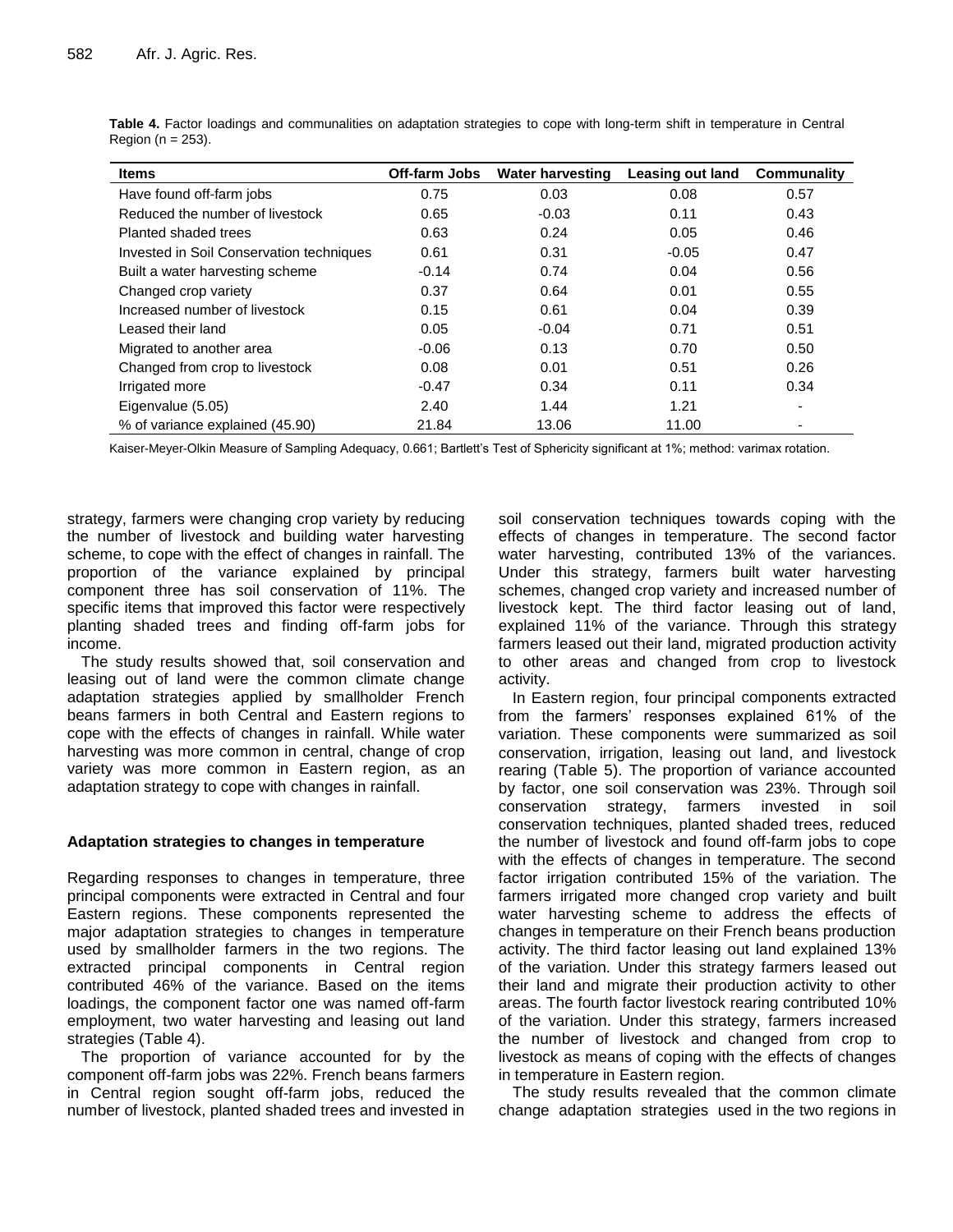**Table 5.** Factor loadings and communalities on adaptation strategies to cope with long-term shift in temperature in Eastern Region (n = 241).

| <b>Items</b>                             | Soil<br><b>Conservation</b> | <b>Irrigation</b> | Leasing out<br>land | Livestock<br>rearing | Communality |
|------------------------------------------|-----------------------------|-------------------|---------------------|----------------------|-------------|
| Invested in Soil Conservation techniques | 0.82                        | $0 - .06$         | $-0.03$             | 0.22                 | 0.72        |
| Planted shaded trees                     | 0.75                        | 0.14              | $-0.11$             | 0.16                 | 0.61        |
| Reduced the number of livestock          | 0.50                        | 0.36              | 0.15                | $-0.20$              | 0.43        |
| have Found off-farm jobs                 | 0.59                        | $-0.12$           | 0.30                | $-0.12$              | 0.47        |
| Irrigated more                           | $-0.22$                     | 0.81              | $-0.09$             | $-0.004$             | 0.71        |
| Changed crop variety                     | 0.49                        | 0.59              | 0.07                | $-0.19$              | 0.63        |
| Built a water harvesting scheme          | 0.22                        | 0.56              | 0.08                | 0.35                 | 0.49        |
| Leased their land                        | 0.12                        | 0.00              | 0.83                | 0.01                 | 0.70        |
| Migrated to another area                 | $-0.03$                     | 0.03              | 0.80                | 0.22                 | 0.69        |
| Increased number of livestock            | 0.22                        | $-0.15$           | 0.02                | 0.75                 | 0.63        |
| Changed from crop to livestock           | $-0.17$                     | 0.22              | 0.24                | 0.70                 | 0.62        |
| Eigenvalue (6.70)                        | 2.50                        | 1.62              | 1.43                | 1.15                 | -           |
| % of variance explained (60.93)          | 22.74                       | 14.76             | 13.00               | 10.43                | ۰           |

Kaiser-Meyer-Olkin Measure of Sampling Adequacy, 0.619; Bartlett's Test of Sphericity significant at 1%; method: varimax rotation.

response to changes in temperature was leasing out land. While off-farm employment and water harvesting strategies were common in central region, soil conservation, irrigation and livestock rearing were common strategies to farmers in Eastern region. The distinct feature revealed by these results was that, smallholder French beans farmers' intention with the prevailing adaptation strategies seems to be in line with those found by other studies. As highlighted by Chiotti et al. (1997) and de Loë et al. (1999), these farmers change crop varieties to the ones that are recommended for higher drought or heat tolerance to increase farm efficiency in circumstances of changing temperature and moisture stress. They also change from crop production to livestock rearing that may tolerate increased changes in climatic conditions (Delcourt and Van kooten, 1995). These farmers seem to undertake soil conservation practices as an adaptation strategy in order to conserve moisture and nutrients (Hucq et al., 2000). Implementing irrigation practices and water harvesting are aimed at, enhancing the production under climate related changes to ensure continued economic benefits (Klassen and Gilpen, 1998). Looking for off-farm employment and leasing out land are employed by farmers to diversify income sources to reduce vulnerability to climate related income loss (de Loe et al., 1999). These strategies should therefore be considered by stakeholders in efforts to enhance adaptation to both changes in rainfall and temperature in the study area.

# **Factors influencing farmers' adaptation strategies**

The study analyzed the influence of socio-economic

factors such as Global-GAP policy compliance on the identified climate change adaptation strategies. The results of the maximum likelihood-binary logit estimates for factors influencing adoption of the identified adaptation strategies are presented in Table 6.

The results suggest that Global-GAP compliance significantly promotes adoption of changing crop variety, water harvesting and soil conservation as adaptation strategies to climate change. It also tends to be associated with off-farm employment among complying farmers as an adaptation strategy to climate change. The Global-GAP policy complying French beans farmers have a probability of 3.743, 4.174, 8.949 and 2.720, respectively of adopting changing crop variety, water harvesting, off-farm employment and soil conservation as adaptation strategies to climate change, compared to those who do not comply. This conclusion is drawn based on the positive sign of the marginal effect and the significant level of compliance with, Global-GAP. The results show that, the effect of Global-GAP policy compliance was higher on adoption of off-farm employment, as an adaptation strategy to climate change. As observed by Okello et al. (2007), this implies that the requirements for adapting to other strategies like changing of crop variety, irrigating more and soil conservation under Global-GAP policy requires more capital which the farmer may not be having and hence, they tend to seek this from off-farm employment.

Perception of reduced rainfall among farmers, have a strong positive influence on their adoption of increased irrigation as an adaptation strategy to climate change. This means that as suggested by Hassan and Nhemachena (2008), the drier it gets the higher the demand for more irrigation, among French beans farmers. On the other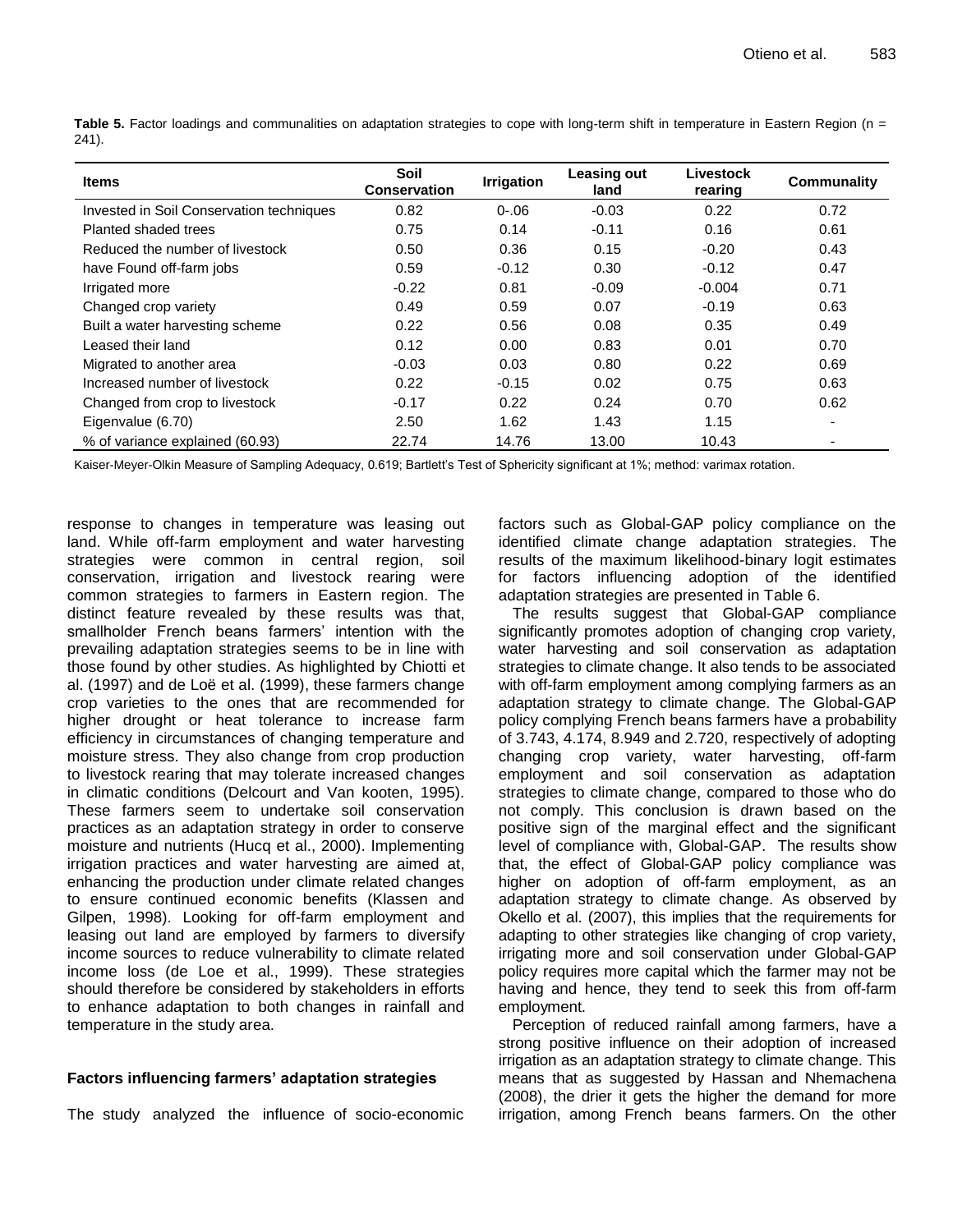| Items                   | <b>CCV</b> | WН        | IM          | <b>OFJ</b>  | SC          |
|-------------------------|------------|-----------|-------------|-------------|-------------|
| Region                  | 0.012      | 1.644***  | $0.733***$  | $0.693*$    | $1.116***$  |
| Gender                  | 0.069      | 0.015     | 0.055       | 0.470       | -0.165      |
| Extension               | $0.889**$  | 0.649     | 0.026       | 2.457***    | 1.316***    |
| Experience              | $-0.006$   | $-0.005$  | 0.010       | $-0.029*$   | $-0.004$    |
| Weather information     | $-0.308$   | $-1.578$  | $-3.048***$ | $1.059*$    | $1.321***$  |
| Plot size               | 0.017      | $-0.322$  | $0.840*$    | $-0.352$    | $-0.505$    |
| Soil fertility          | 0.177      | 0.086     | 0.236       | 0.120       | 0.154       |
| Wealth                  | 0.033      | 0.018     | 0.005       | 0.010       | $-0.017$    |
| Market distance         | 0.032      | $-0.047$  | $-0.103*$   | 0.015       | $-0.001$    |
| Credit                  | 0.198      | 0.232     | 0.173       | 0.006       | $-1.079***$ |
| Land ownership          | 0.440      | $-0.869$  | $-0.694$    | $-1.161*$   | 0.694       |
| Household size          | 0.026      | $-0.004$  | $-0.119**$  | $0.184*$    | $0.041**$   |
| Global-GAP              | 3.743***   | 4.174**   | 1.340       | 8.949***    | $2.720**$   |
| Reduction in rainfall   | $-0.068$   | 0.068     | $0.511***$  | $-0.443***$ | $-0.256**$  |
| Increase in temperature | $0.803***$ | $0.641**$ | $0.550***$  | $-0.334$    | $0.799***$  |
| Constant                | $1.841***$ | 3.730***  | 0.445       | 2.503***    | 2.670***    |
| Observations            | 616        | 616       | 616         | 616         | 616         |
| Chi-square              | 55.741     | 62.518    | 118.004     | 63.512      | 116.654     |
| p-value                 | 0.000      | 0.000     | 0.000       | 0.000       | 0.000       |
| Pseudo R-squared        | 0.076      | 0.141     | 0.140       | 0.174       | 0.165       |

**Table 6.** Factors influencing smallholder French beans farmers' adoption of climate change adaptation strategies.

CCV – changing crop varieties; WH – water harvesting; IM- Irrigating more; OFJ – off-farm jobs; SC – soil conservation; Note: \*, \*\* and \*\*\* implies statistically significant at 10%, 5% and 1% respectively.

hand, farmers who perceive increase in rainfall tend to adopt off-farm employment and soil conservation as adaptation strategies to, climate change in the study area. Similarly, the study results indicate that perception of increased temperature among French beans farmers positively and significantly influence the adoption of water harvesting, irrigation and soil conservation as adaptation strategies to climate change. This implies that, perception of increased temperature tends to trigger the fear of losing the crop and the expected benefits and hence, most farmers adopt increased irrigation, water harvesting and soil conservation to sustain crop water requirement and to minimize moisture loss.

The study results suggest that farmers with large plot sizes tend to adopt increased irrigation as an adaptation strategy to climate change. This could be linked to the fact that as the size of investment increases most farmers tend to internalize the risks posed by climate change and hence adopt increased irrigation strategy, to ensure that the produce and returns are not lost. The study further suggests that farmers with smaller families tend to adopt increased irrigation as an adaptation strategy to climate change. This was contrary to the expectation that, increased irrigation requires more labour supply from the household members. This could be explained by the fact that French beans production is becoming more specialized due to the costs involved and more smallholder farmers would rather hire experienced casuals to irrigate their farms at the times of need. This is further confirmed by the study results that showed that, farmers with larger household sizes tend to adopt off-farm employment and soil conservation as adaptation strategies. While off-farm employment promotes households' income diversification, the more the members engaged in it the better adoption of soil conservation, as adaptation strategy is quite labour demanding and hence farmers with larger household sizes are advantaged.

Better access to extension seems to have a strong positive influence on the probability of adopting changing crop variety, off-farm employment and soil conservation as adaptation strategies to climate change. This means that through extension services farmers may be obtaining information on income sources diversification and the need to manage well the soils improved production and productivity. On the other hand, long distances to the market tend to significantly improve adoption of increased irrigation as an adaptation strategy to climate change. This was contrary to the expectation and could be explained by the fact that water is critical in the production of French beans and most water sources which are streams are far away from the market. Hence despite the need for proximity, market farmers will still go nearer to the water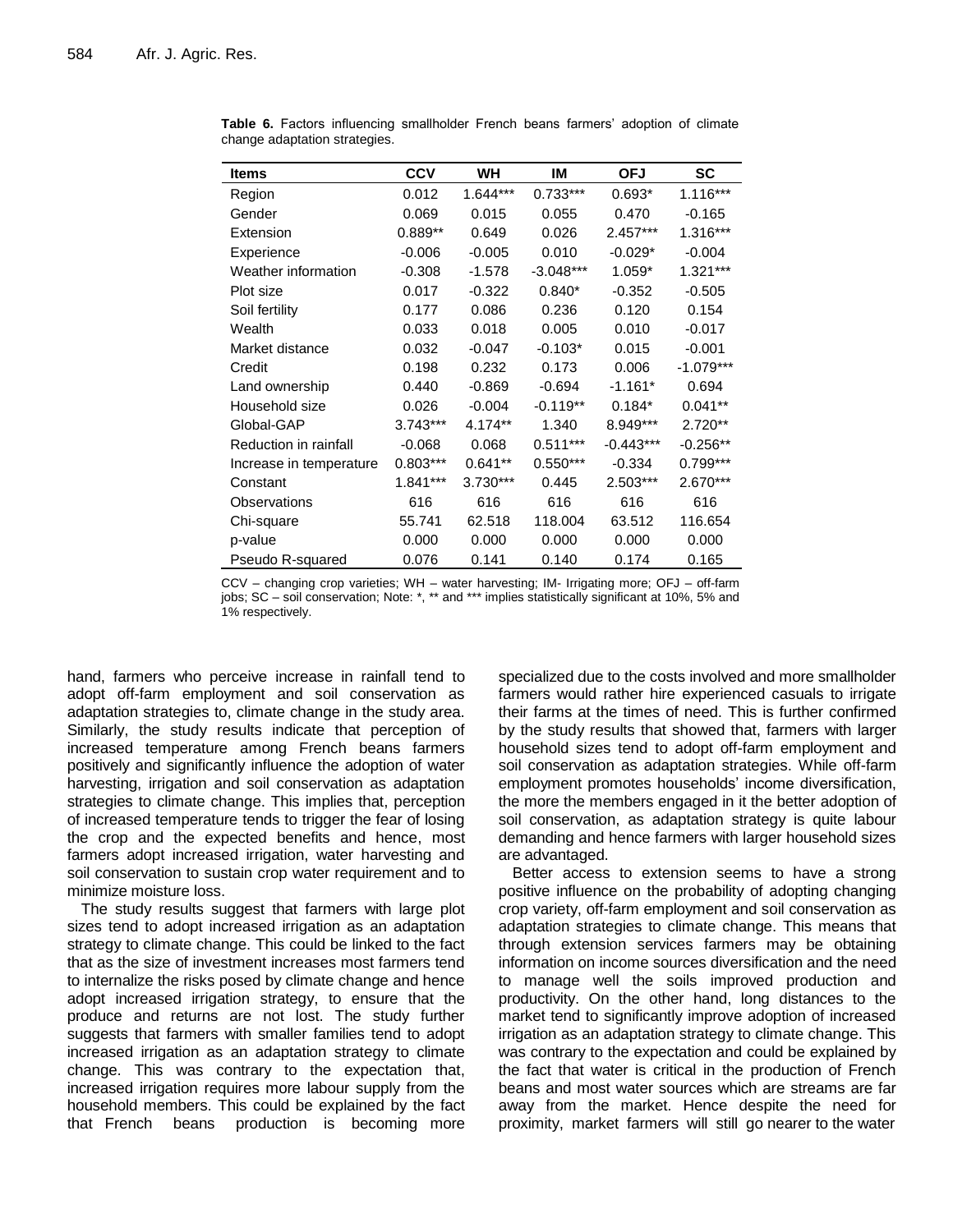sources to undertake production of French beans.

Farmers with access to weather information tend to adopt off-farm employment and soil conservation as climate change adaptation strategies. This implies that based on availed weather information, these farmers are able to assess the risks and hence opt to adopt off-farm employment, in order to diversify the income sources. They also opt to conserve soil, to preserve the soil moisture for increased production in the face of changes in climate and weather variability. On the other hand, farmers without access to weather information are more likely not to adopt increased irrigation as climate change adaptation strategy. This is contrary to the expectation.

Farmers, who have access to credit, tend to adopt soil conservation in farms more than those who do not have access to credit. As expected, access to credit increased the likelihood of adaptation of irrigation as an adaptation strategy. As reported by Gbetibouo (2009) and O'Brien et al. (2000) in Tanzania, despite numerous adaptation options that farmers are aware of and willing to apply, access to credit is crucial in adaptation of soil conservation strategies.

The more experienced French beans farmers are, more likely to adopt off-farm employment as an adaptation strategy to climate change. This implies that experience enables the farmer to assess and adopt off-farm employment for improved income diversification, in the face of climate change. Experienced farmers have an increased likelihood of adopting off-farm employment, as an adaptation strategy. These results confirm the findings of Nhemachena and Hassan (2007) in a similar study of adaptation in the Southern Africa region. Experienced farmers have high skills in farming techniques and management and are more likely to spread risk when faced with climate variability.

The study results revealed that, whereas soil conservation and leasing out of land are common adaptation strategies to changes in rainfall and temperature, there are also region-specific strategies, which defines French beans farmers' response to climate change risks. This implies that to support development of more efficient and effective climate change adaptation strategies in the fruit and vegetables farming, research should appreciate regional or sub-regional diversity in farmers' responses. This validates the findings of Smithers and Smit (1997) and Smit and Skinner (2002) that, adaptation in agriculture is defined by various spatial scales including plant, plot, farm, region and nation. The findings further implied that, there are differences in level of complexity and requirements to adopt the various strategies used in each region. For instance, while water harvesting, soil conservation, change of crop variety are more strategic adaptation strategies to changes in rainfall and temperature and require longer-term, others like looking for off-farm jobs are a bit tactical and requires shorterterm to adopt. This corroborate the findings of Smit et

al. (1996), that short-term adaptation strategies might include, adjustments made within a season like looking for off-farm jobs and irrigation while longer-term adaptation strategies might involve structural changes in the management that would apply in subsequent seasons like water harvesting, taking up livestock rearing, and soil conservation. This further implies that, resource endowment and capacities should be some of the key considerations in identifying climate change adaptation strategies in other to promote among smallholder French beans farmers, in each specific region.

In addition, the results revealed that food safety and environmental policies enforced by private sector players such as Global-GAP standards, plays an important role in enhancing adoption of climate change adaptation strategies in smallholder fresh fruit and vegetables farming. As suggested by Smit and Skinner (2002), it is therefore important for the policy makers and stakeholders to evaluate and recognize the specific roles played by such private policies, with respect to adaptation in order to enhance adoption of response strategies. This is validated by Bryant et al. (2000) and Bryant (1994)'s assertion that, farmers make adaptation decisions in the context of prevailing policy, economic conditions, financial systems, and social norms. Hence other significant variables identified by this study as, influencing farmers' decisions on adaptation of specific strategies like region, extension, weather information, plot size, market and credit access, reduction in rainfall and increase in temperature should also be considered by the policymakers and stakeholders in the measures designed, to enhance adoption of climate change adaptation strategies in fruit and vegetables farming.

#### **Conclusions**

The study analyzed the French beans producing farmers prevailing climate change adaptation strategies and the factors affecting their adoption in Central and Eastern regions of Kenya using factor analysis and binary logit regression model. The adaptation strategies of the farmers identified, using factor analysis include soil conservation, water harvesting, off-farm employment, leasing out of land, changing crop variety, irrigation and livestock rearing. The common study area-wide adaptation strategies to climate change were found to be soil conservation and leasing out land.

The empirical results of the logistical regression model showed that, Global-GAP policy compliance significantly and positively increased the probability of the farmers to undertake changing crop variety, water harvesting, finding off-farm jobs and soil conservation as adaptation strategies to climate change. Other identified factors like access to extension, region of the farmer, access to credit, access to weather information, distance to the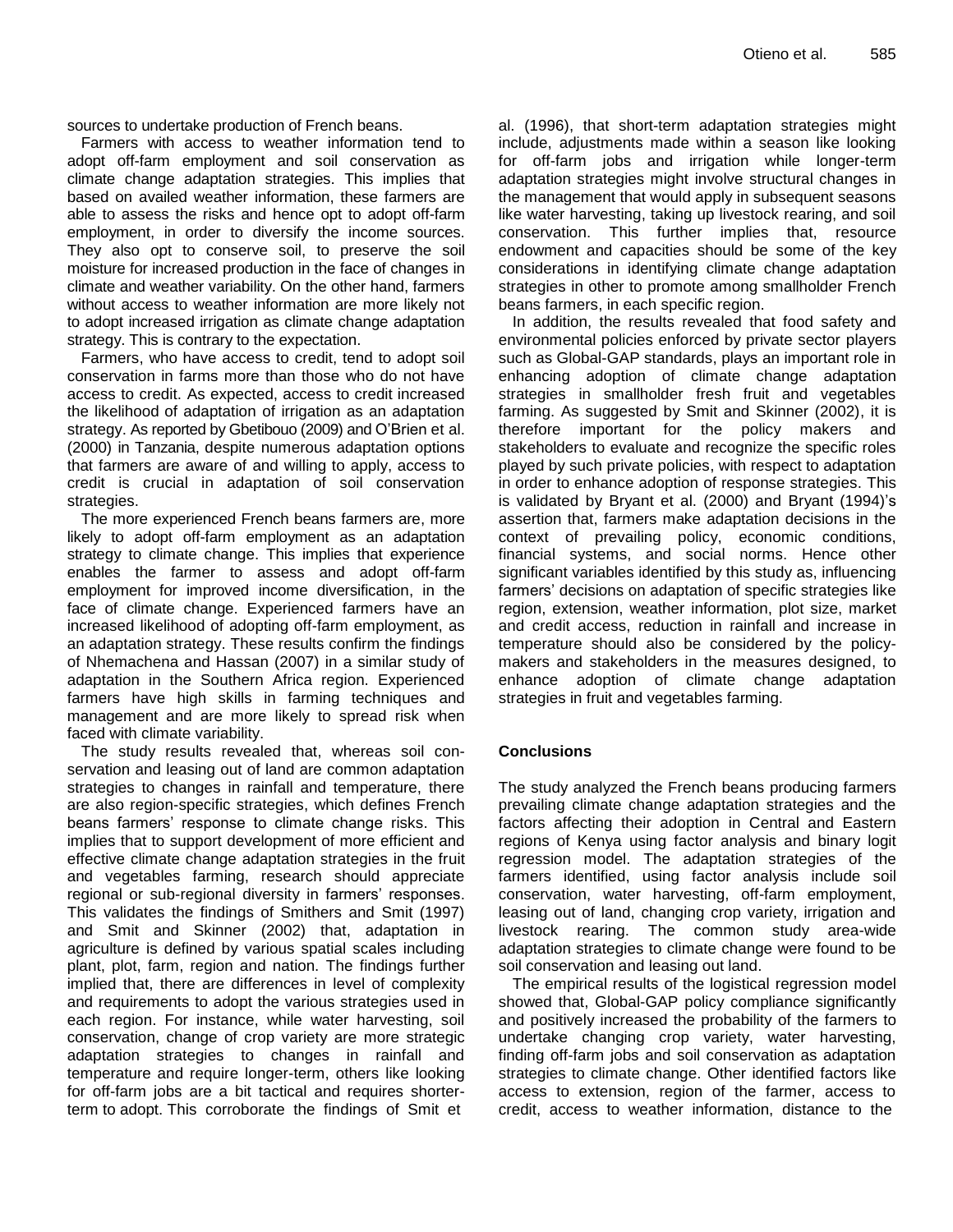market, household size, plot size, and perception on reduction in rainfall and increase in temperature, should be included in climate change adaptation strategies promotion, to enhance adoption of adaptation strategies. The policy implication of this study is that, the government and service providers should mainstream such factors as Global-GAP compliance and regional considerations among other factors, which enhance the probability of adopting adaptation strategies to climate change related projects and programmes in the smallholder fruits and vegetables farming sector.

However, the study did not investigate the effect of area-wide prevailing adaptation strategies on the French beans productivity performance among farmers due to lack of information. There is need for further research to probe for example the effect of leasing out of land activities of smallholder French beans farmers which the study found to be common prevailing adaptation strategy on productivity performance. Future research should endeavor to investigate this further, the economic status of farmers who have leased out land, since leasing out of land is hypothetically seen to diminish the area under French beans especially, if the land is converted to totally different activities.

# **CONFLICTS OF INTEREST**

The authors have not declared any conflict of interests.

# **ACKNOWLEDGEMENT**

The authors highly acknowledge the University of Nairobi colleagues who reviewed and gave invaluable comments on this paper. We also acknowledge with gratitude the contribution of the Ministry of Agriculture, Livestock and Fisheries' field staff and smallholder French beans producing farmers in Central and Eastern regions of Kenya, who provided logistics and data for this study.

#### **REFERENCES**

- Amekawa Y (2009). Reflections on the Growing Influence of Good Agricultural Practices in the Global South. Int. J. Agric. Environ. Ethics. Springer-business media. B.V. DOI 10.1007/s10806-009- 9171-8.
- Appleton AE (2007). Supermarket Labels and the TBT Agreement: "Mind the Gap" Business Law Brief. <https://www.wcl.american.edu/blr/04/1appleton.pdf>
- Belliveau S, Bradshaw B, Smit B, Reid S, Ramsey D, Tarleton M, Sawyer B (2006). Farm-level adaptation to multiple risks: Climate change and other concerns. Canada: University of Guelph. Occasional paper No. 27.
- Bingley E (2008). Measuring and Accrediting the Carbon Footprint of Export Horticultural Produce from Kenya: Industry Attitudes and Capacity.

http:/icsd.net/downloads/capa/07paper\_hasit\_shah\_barcelona08.pdf

Blengini GA, Busto M (2009). The life cycle of rice: LCA of alternative agri-

food chain management systems in Vercelli (Italy). J. Environ. Manage. 90:1512-1522.

- Boko M, Niang I, Nyong A, Vogel C, Githeko AM, Medany B, Osmanelasha R, Yanda P (2007). in: Parry ML, Canziani OF, Palutikof JP, van der Linden PJ, Hanson C (eds). Climate change 2007: impacts, adaptation and vulnerability. Contribution of Working Group II to the Fourth Assessment Report of the Intergovernmental Panel on Climate Change. Cambridge University Press, United Kingdom.
- Bradshaw B, Dolan H, Smit B (2004). Farm-Level Adaptation to Climatic Variability and Change: Crop Diversification in the Canadian Prairies. Clim. Change 67:119-141.
- Bryant CR (1994). Approaches to the Study of Agricultural Adaptation to Clim. Change at the Farm Level. Montréal, Université de Montréal.
- Bryant RC, Smit B, Brklacich M, Johnston RT, Smithers J, Chiotti Q, Singh B (2000). Adaptation in Canadian agriculture to climatic variability and change. Clim. Change 45 p.
- Chiotti Q, Johnston TRR, Smit B, Ebel B (1997). Agricultural response to climate change: A preliminary investigation of farm-level adaptation in southern Alberta. In Ilbery B, Chiotti Q, Rickard T (eds.), Agricultural Restructuring and Sustainability: A geographical perspective, Wallingford, CAB International pp. 167-183.
- de Loë R, Kreutzwiser R, Mararu L (1999). Climate Change and the Canadian Water Sector: Impacts and adaptation, Guelph, Natural Resources Canada.
- Delcourt D, Van Kooten GC (1995). How resilient is grain production to climatic change? Sustainable agriculture in a dryland cropping region of western Canada. J. Sustain. Agric. 5(3):37-57.
- Edwards-Jones J, Plassmann GK, York EH, Hounsome B, Jones DL, Mila I, Canals L (2009). Vulnerability of exporting nations to the development of a carbon label in the United Kingdom. Environ. Sci. Policy 12:479-490.
- Everitt B, Hothorn T (2011). An introduction to applied Multivariate analysis with R. New York: Springer.
- FAO (2013). Climate Smart Agriculture Sourcebook. Food and Agriculture Organization of the United Nations, Rome. 2013.
- Fosu-Mensah BY, Vlek PL, MacCarthy DS (2012). Farmers perception and adaptation to climate change: a case study of Sekyedumase district in Ghana. Environ. Dev. Sustain. 14(4):495-505.
- Fussel HM (2007). Adaptation planning for climate change: concepts, assessment approaches, and key lessons. Sustain. Sci. 2 (2):265- 275.
- Gbetibouo GA (2009). Understanding Farmers' Perceptions and Adaptations to Climate Change and Variability. The Case of the Limpopo Basin, South Africa. IFPRI Discussion Paper 00849. February 2009.
- Government of Kenya (2010a). National Climate Change Response Strategy: Executive Brief, Ministry of Environment and Mineral Resources, Government of Kenya (GoK), Nairobi, Kenya, 2010.
- Government of Kenya (2010b). The national climate change action plan, Ministry of Environment and natural resources. Government Printer. Nairobi.
- Hassan R, Nhemachena C (2008). Determinants of African farmers' strategies for adapting to climate change. Multinomial choice analysis. Afr. J. Agric. Resour. Econ. 2(1):83-104.
- HCDA (2010). Horticultural Crops Development Authority, Annual validated report, 2010, Ministry of Agriculture, Kenya. Government printer.
- Helena B, Pardo R, Vega M, Barrado E, Fernandez JM, Ferna ndez L ( 2000). Temporal evolution of [groundwater](http://dx.doi.org/10.1016/S0043-1354(99)00225-0) composition in an alluvial aquifer (Pisuerga river, Spain) by principal component analysis. Wat. Res. 34:807-816.
- Hucq A, Kowalshi J, Gutek L, Gray R (2000). Achieving understanding in agricultural GHG emission reduction. In Scott D, Jones B, Audrey J, Gibson R, Key P, Mortsch L, Warriner K (eds.). Climate Change Communication: Proceedings of an international conference, Kitchener-Waterloo, Canada, Environment Canada pp. F3.9–F3.17.
- IPCC (2001). Climate Change 2001: Impacts, Adaptation and Vulnerability. Third assessment Report. Cambridge University Press, Cambridge, UK.